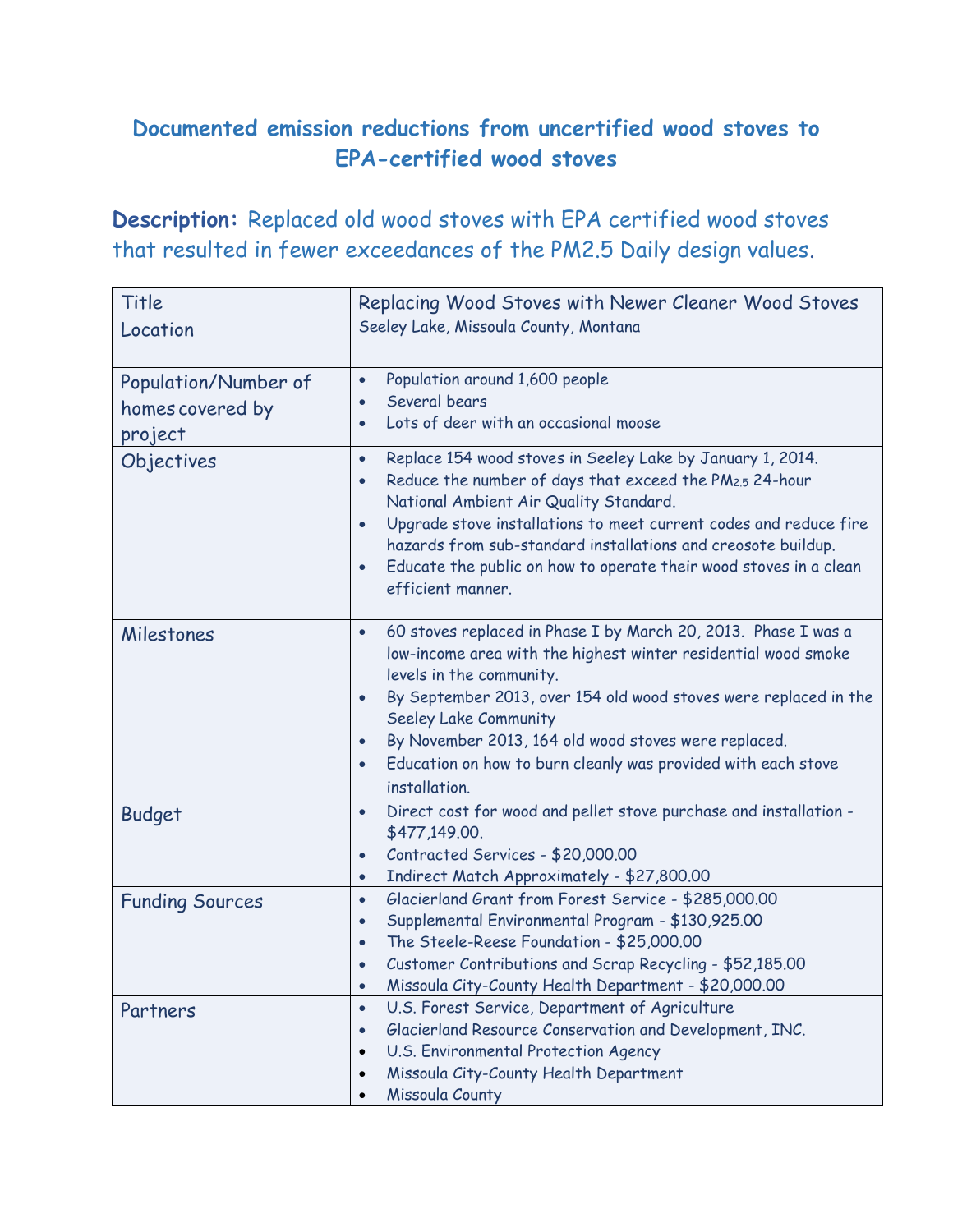| Title                                        | Replacing Wood Stoves with Newer Cleaner Wood Stoves                                                                                                                                                                                                                                                                                                                                                                                                                                                                                                                                                                                                                                                                                                                                                                                                                                                                                                      |
|----------------------------------------------|-----------------------------------------------------------------------------------------------------------------------------------------------------------------------------------------------------------------------------------------------------------------------------------------------------------------------------------------------------------------------------------------------------------------------------------------------------------------------------------------------------------------------------------------------------------------------------------------------------------------------------------------------------------------------------------------------------------------------------------------------------------------------------------------------------------------------------------------------------------------------------------------------------------------------------------------------------------|
|                                              | Montana Department of Environmental Quality<br>$\bullet$<br>Seeley Lake Community Foundation<br>$\bullet$<br>Seeley Lake Fire Department<br>$\bullet$<br>The Steele-Reese Foundation<br>$\bullet$<br>Axmen Missoula<br>$\bullet$                                                                                                                                                                                                                                                                                                                                                                                                                                                                                                                                                                                                                                                                                                                          |
| <b>Incentives Offered</b>                    | Vendors paid directly by the Missoula City-County Health<br>$\bullet$<br>Department. Most people got the stove and installation for no<br>charge.<br>Program prioritized the low-income Phase I neighborhood first.<br>$\bullet$<br>Before installation, vendors were told how much the Department<br>$\bullet$<br>would pay for each stove and installation and the customer directly<br>paid the vendor for the amount not covered. This was not a<br>voucher program; vendors performed the upfront cost estimate<br>and then the Department stated how much the program would<br>cover.                                                                                                                                                                                                                                                                                                                                                               |
| Ordinances/Regulations                       | All stoves were professionally installed by a vendor.<br>$\bullet$<br>Safe installation inspections by the County Building Department<br>$\bullet$<br>were required.                                                                                                                                                                                                                                                                                                                                                                                                                                                                                                                                                                                                                                                                                                                                                                                      |
| Project Yardstick                            | By November 2013, 164 old wood stoves were replaced. 16<br>$\bullet$<br>replacements were pellet stoves, 148 replacements were wood<br>stoves.<br>Several existing stoves were repaired as part of the program.<br>$\bullet$<br>With each installation, owners received individualized education on<br>$\bullet$<br>how to use their new appliance efficiently and how to burn clean.                                                                                                                                                                                                                                                                                                                                                                                                                                                                                                                                                                     |
| Outreach/Marketing<br>Air Quality Data/Other | Open house at the Seeley Lake Fire Station<br>$\bullet$<br>Missoula City-County Health Department staff promoted change<br>$\bullet$<br>out program at local festival.<br>Missoula City-County Health Department staff promoted the<br>change out program and asked for project input at several monthly<br>Seeley Lake Community Council meetings.<br>Missoula City-County Health Department staff met with local<br>$\bullet$<br>business leaders and the Seeley Lake Community Foundation to ask<br>what Seeley Lake residents needed and what was the most<br>effective way to promote the change out program.<br>Flyers and posters were distributed around the community.<br>$\bullet$<br>Post cards were direct mailed to a targeted audience.<br>Local weekly newspaper, The Pathfinder, promoted the wood stove<br>$\bullet$<br>change out program several times.<br>Before the wood stove change out program, Seeley Lake exceeded<br>$\bullet$ |
| Results                                      | the daily $PM_{2.5}$ standard of 35.4 $\mu$ g/m3 over 50 times each winter.<br>See figure below this table showing the differences.<br>$\bullet$                                                                                                                                                                                                                                                                                                                                                                                                                                                                                                                                                                                                                                                                                                                                                                                                          |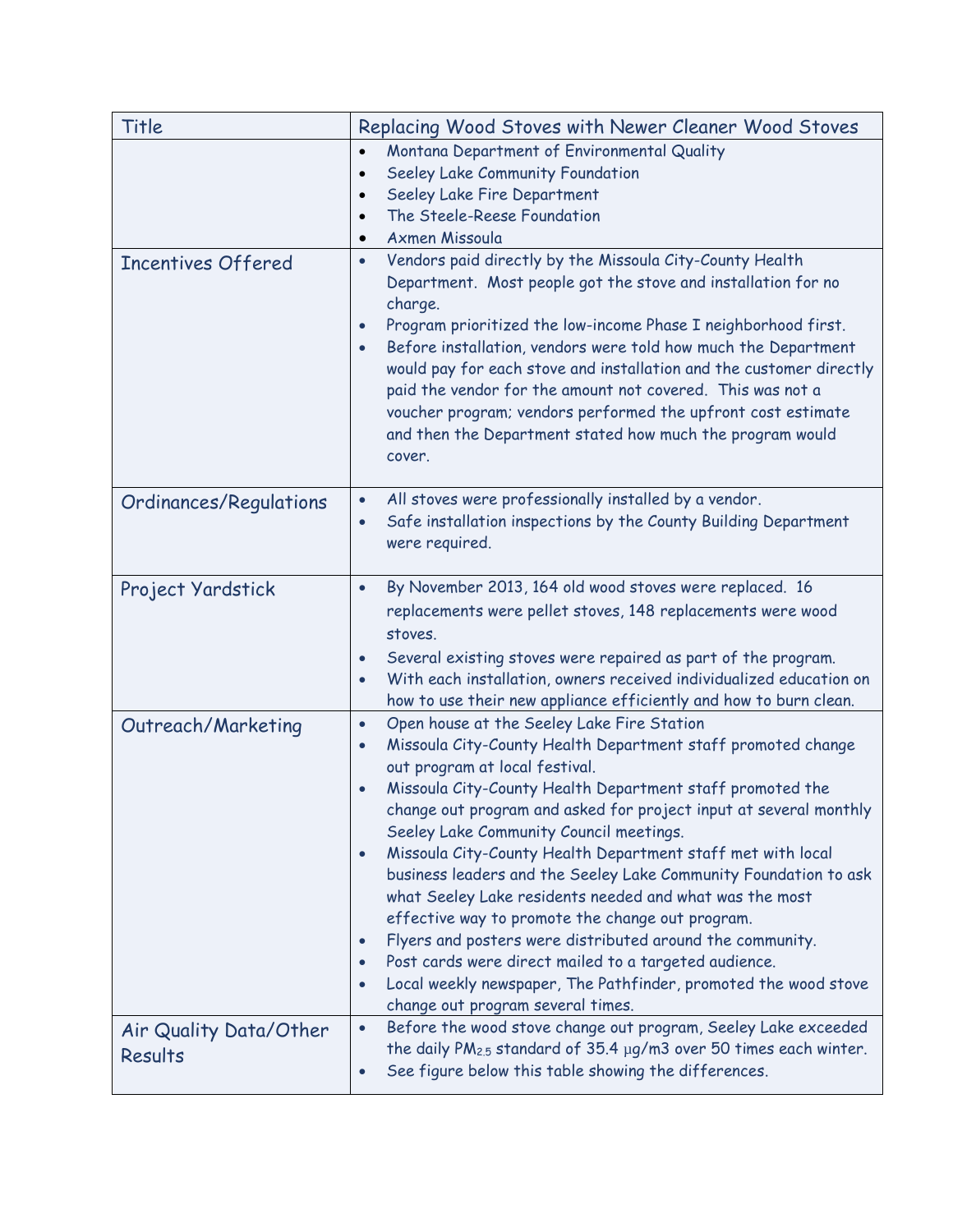| Title                  | Replacing Wood Stoves with Newer Cleaner Wood Stoves                                                                                                                                                                                                                                                                                                                                                                                                                                                                                                                                                                                                                                                                                                                                                                                                                                                                                                                                                                                                                                                                                                                                                                                                                                                                                                                                                                                                                                                                                                                                                                                                                                                                                                                                                                                                                                                                                                                                                                                                                                                                                                                                             |
|------------------------|--------------------------------------------------------------------------------------------------------------------------------------------------------------------------------------------------------------------------------------------------------------------------------------------------------------------------------------------------------------------------------------------------------------------------------------------------------------------------------------------------------------------------------------------------------------------------------------------------------------------------------------------------------------------------------------------------------------------------------------------------------------------------------------------------------------------------------------------------------------------------------------------------------------------------------------------------------------------------------------------------------------------------------------------------------------------------------------------------------------------------------------------------------------------------------------------------------------------------------------------------------------------------------------------------------------------------------------------------------------------------------------------------------------------------------------------------------------------------------------------------------------------------------------------------------------------------------------------------------------------------------------------------------------------------------------------------------------------------------------------------------------------------------------------------------------------------------------------------------------------------------------------------------------------------------------------------------------------------------------------------------------------------------------------------------------------------------------------------------------------------------------------------------------------------------------------------|
|                        | Since the wood stove change out program started, Seeley Lake, on<br>$\bullet$<br>average, has exceeded the daily PM <sub>2.5</sub> standard of 35.4 µg/m3 less<br>than 15 times each winter.<br>The winter of 2018-2019 had zero days over the daily PM2.5<br>$\bullet$<br>standard.<br>Winter PM <sub>2.5</sub> monthly averages declined after the change out<br>$\bullet$<br>program started.                                                                                                                                                                                                                                                                                                                                                                                                                                                                                                                                                                                                                                                                                                                                                                                                                                                                                                                                                                                                                                                                                                                                                                                                                                                                                                                                                                                                                                                                                                                                                                                                                                                                                                                                                                                                 |
| <b>Lessons Learned</b> | Including the local fire department was huge in getting community<br>$\bullet$<br>acceptance for the program.<br>A process where the vendors submitted a stove change out<br>$\bullet$<br>estimate to the Department directly worked very well. The<br>process felt like a normal commercial purchase to the customer.<br>Setting a dollar amount per stove that was sufficient to cover the<br>$\bullet$<br>cost of a good stove that met the needs of the participants helped<br>garner enthusiasm for the project.<br>We did not require participants to provide income or financial<br>$\bullet$<br>information. This likely helped community members feel<br>comfortable working with us.<br>We would have liked to have had tighter emission standards for<br>$\bullet$<br>the stoves we allowed in the project area. If we were to do it<br>again, we would have limited the stove choice to devices with lower<br>emissions.<br>We maintained as low a profile as possible, and relied on vendors,<br>$\bullet$<br>the fire department and community partners as our main points of<br>contact for participants. This helped avoid framing the effort as a<br>purely "government intervention."<br>Community partners, including local employers, community leaders<br>$\bullet$<br>and the fire department helped carry our messaging and garner<br>support in the community.<br>The phased approach meant we had the resources on hand to meet<br>$\bullet$<br>the need in our highest priority area, and success replacing those<br>stoves helped us secure grants to purchase stoves for the<br>succeeding phases.<br>Over 60 stoves were replaced in Phase I with an area less than<br>$\bullet$<br>0.25 square miles. Phase I pollution levels were reduced by the<br>wood stove to wood stove change out program, but we continue to<br>see excessive particulate pollution. This is the one part of the<br>project that could have been improved. With the technology<br>available, a wood stove to wood stove change-out program could<br>not solve the problem. To solve the problem, other measures such<br>as fuel switching, better fuel, improved user behavior, or better |
| Project Contact        | wood stove technology that can adjust for wet fuel or operator<br>variability is needed.<br>Benjamin Schmidt<br>$\bullet$<br>Missoula City-County Health Department<br>$\bullet$                                                                                                                                                                                                                                                                                                                                                                                                                                                                                                                                                                                                                                                                                                                                                                                                                                                                                                                                                                                                                                                                                                                                                                                                                                                                                                                                                                                                                                                                                                                                                                                                                                                                                                                                                                                                                                                                                                                                                                                                                 |